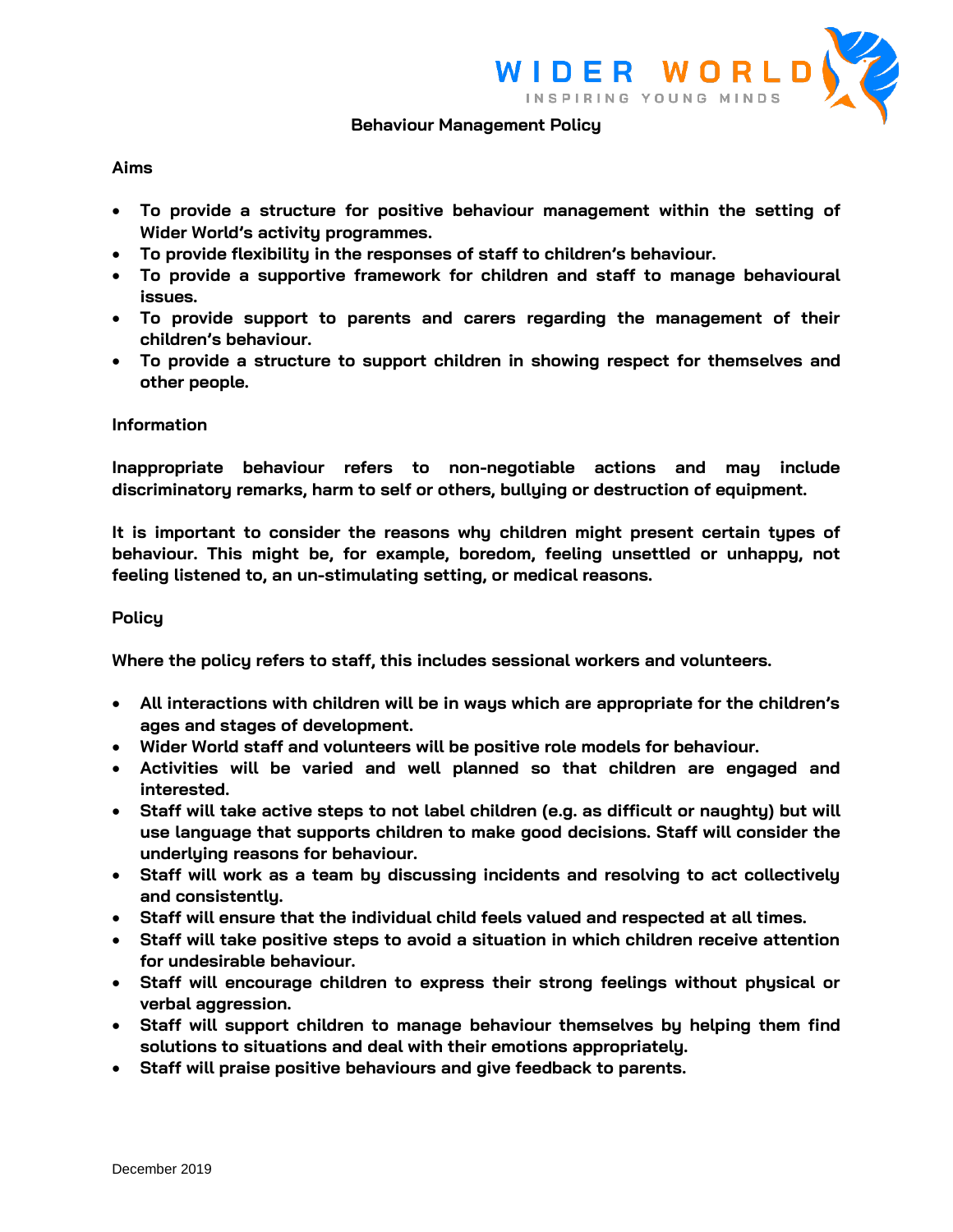- **Staff will never use physical punishment, such as hitting, and children will never be threatened with it.**
- **Staff will only physically restrain a child to prevent physical injury to themself, others or serious damage to property.**
- **Staff will not shout or raise their voices in a threatening way**
- **The group leaders have overall responsibility for behaviour management within their group.**

## **Responsibilities**

**The named person with overall responsibility for behaviour management for Wider World is: Jonothan Hope, Director.**

**This person will:**

- **Keep up to date with legislation**
- **Research current behaviour management practices, where appropriate**
- **Identify additional behaviour management strategies for children with additional needs**
- **Access other agencies, where necessary**
- **Provide support to staff around behaviour management issues**
- **Ensure they and other staff have relevant up to date training and that they record details of this.**
- **Brief group leaders regarding any previous behaviour issues with children in their group, so that staff can anticipate and manage behaviour as effectively as possible, and know whether a letter home should be a first letter or a suspension letter.**

**Procedures for Dealing with Inappropriate Behaviour**

**In situations that require adult intervention, staff will remain calm and consider the most appropriate response dependent on what led up to the behaviour and also the age of the child. Staff should;**

- **Stop hurtful or disruptive behaviour at once.**
- **Gather information – ask the children what happened**
- **Restate the problem.**
- **Acknowledge children's feelings whilst explaining why their behaviour was not acceptable.**
- **Explain the consequences that may occur (see outline of sanctions below) or ask the children for solutions and choose one together. Offer ideas if children struggle with this.**
- **On occasions where a timeout is necessary, adults should never be left alone with individual children in areas in which they cannot be supervised or seen (i.e. in a room with the doors closed). There are no exceptions to this practice. An adult:child ratio of 1:6 must be maintained – depending on the number of staff/volunteers per group and the type of venue, this may mean timeouts cannot happen in a separate space.**
- **If physical contact is necessary, adults will keep their body language calm, acknowledge feelings and explain their actions e.g. "I need to restrain you to**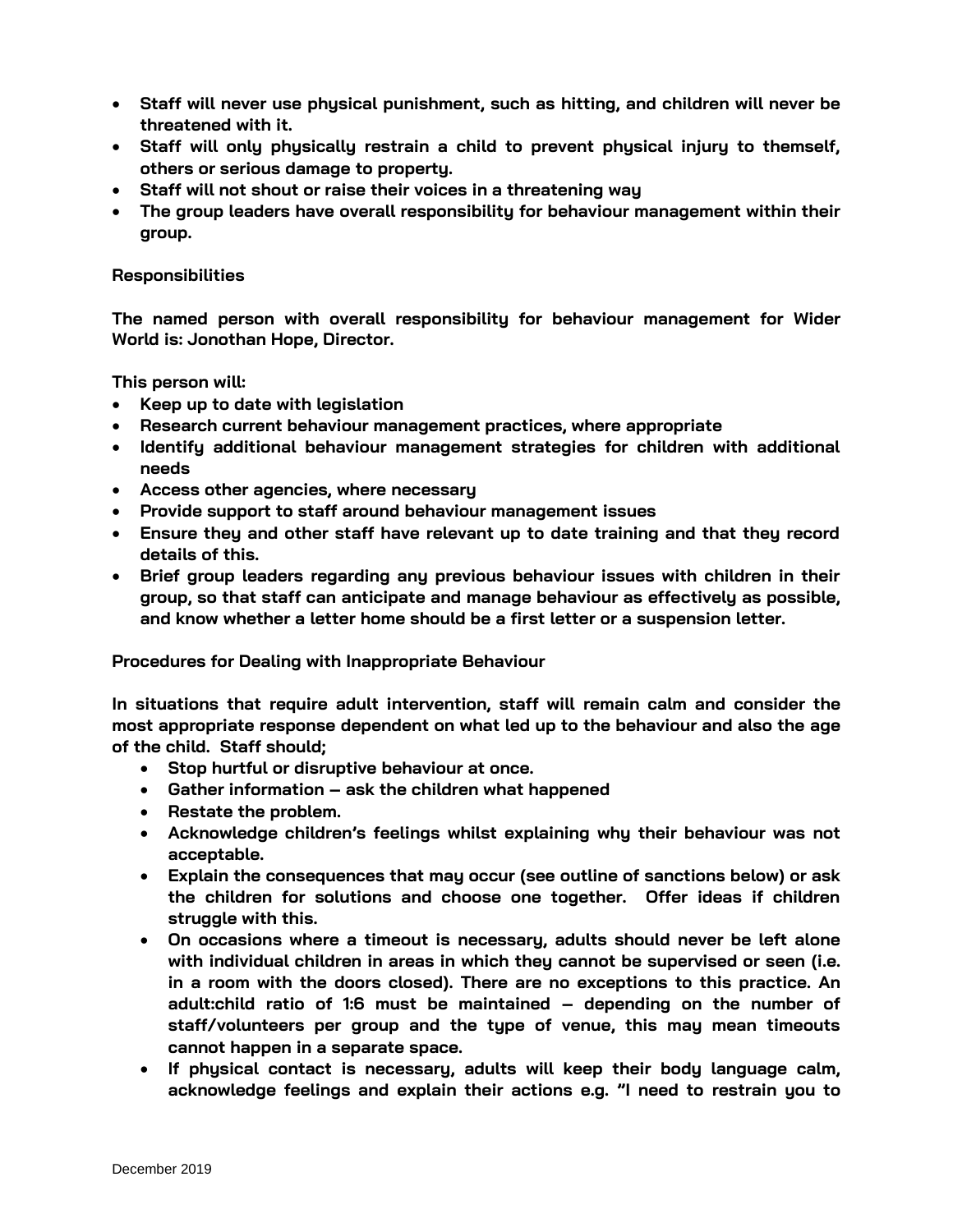**keep everyone safe." When the child is calm, explanations can be given as to why their behaviour was not acceptable.**

**Procedure for Promoting Positive Behaviour**

- **Draw up a clear and simple code of behaviour for children. This will include; be kind, be careful, be safe, respect each other and all staff and volunteers.**
- **Give attention for positive behaviour when the child does not seek it.**
- **Acknowledge considerate behaviour such as kindness and willingness to share.**
- **Acknowledge children's efforts as well as achievements.**

## **Recording**

**Behaviour management issues will be recorded on an incident form. The record will be written in a non-judgemental manner, be confidential, accurate and signed by the member of staff involved. Forms must be scanned and uploaded to drop box Wider World/Behaviour within 48 hours.** 

**If physical intervention has been used, an incident record must be completed in detail and the parent/carer needs to be informed on the same day. Staff will also ensure it covers any observed triggers; others involved; witnesses; type of physical intervention used; for how long and to what force. Any injuries obtained by children or staff as a result of physical intervention will also be recorded on an accident form. Forms must be scanned and uploaded to drop box Wider World/Accidents within 48 hours.** 

## **Outline of Sanctions**

**The sanctions imposed will depend on the level of behaviour.The levels of behaviour range from level 1 to level 4.**

| Level | <b>Behaviour</b>                                                                                                                                                                                           | Consequence (based on<br>number of occurrences)                                                                                                             | Response (based on<br>number of occurrences)                                                                                                                        |
|-------|------------------------------------------------------------------------------------------------------------------------------------------------------------------------------------------------------------|-------------------------------------------------------------------------------------------------------------------------------------------------------------|---------------------------------------------------------------------------------------------------------------------------------------------------------------------|
|       | Irritating or rude noises<br>Wandering away from/not<br>engaging with the activity.<br>Chewing gum or eating sweets<br>Lounging on desks or the floor<br>Calling or shouting out<br><b>Dropping litter</b> | 1. A quiet word or<br>reminder from an adult.<br>2. Warning<br>3. Stand/sit with an<br>adult.<br>4. Timeout with an adult,<br>possibly to another<br>space. | 3 onwards, record in<br><b>Behaviour Book</b><br>4. Parents informed on<br>collection and given<br>letter (see first letter<br>attached at end of this<br>document) |
| 2     | Unhelpful or uncooperative<br>behaviour<br><b>Throwing objects</b><br><b>Swearing in conversation</b><br>Making fun of another child<br>Being unkind about a child's                                       | 1. Warning from an adult<br>2. Stand/sit with an<br>adult.<br>3. Timeout with an adult,<br>possibly to another<br>space 4. Suspension                       | 2 onwards, record<br><b>Behaviour Book</b><br>3 & 4. Parents informed<br>on collection and given<br>letter (first letter).                                          |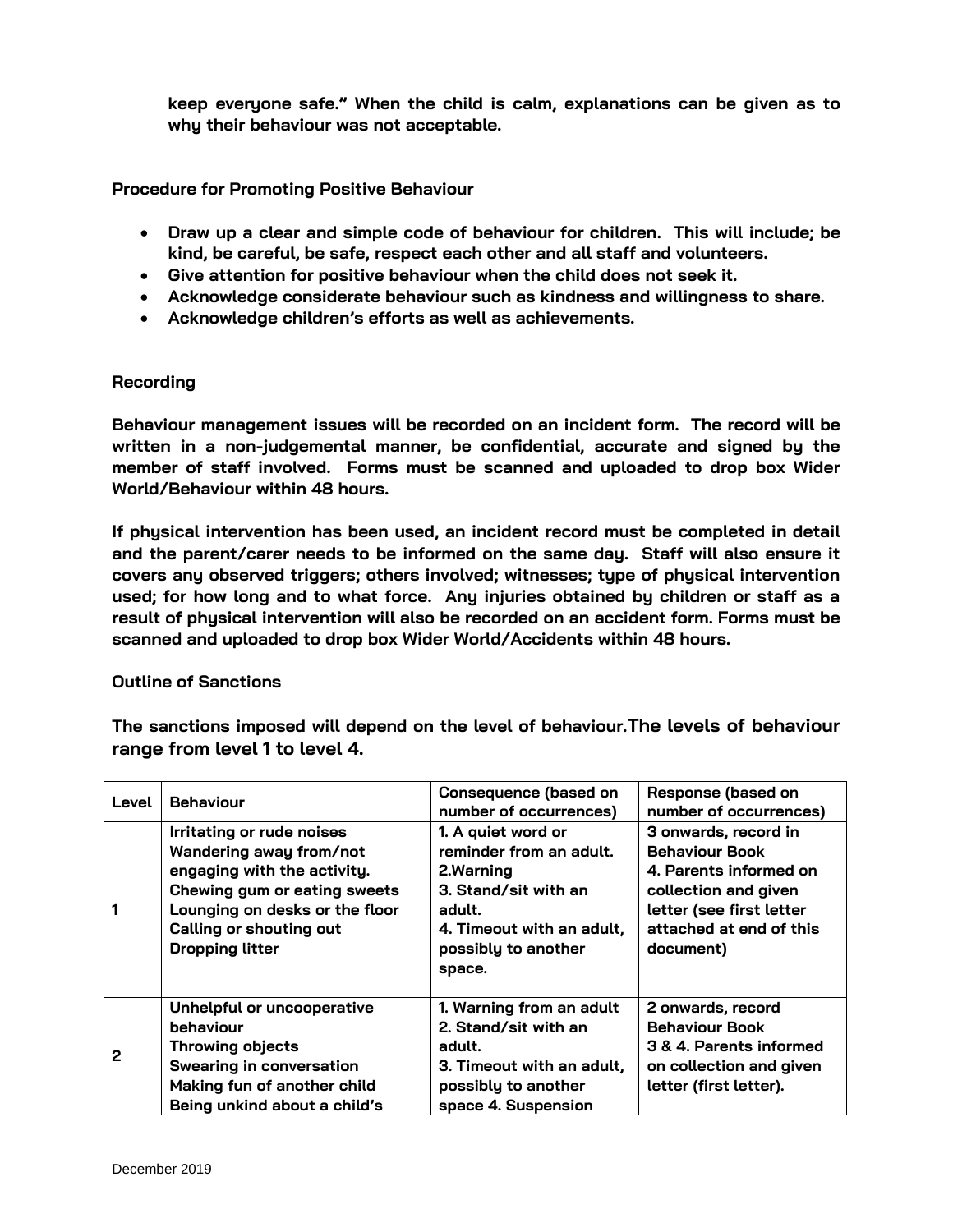|   | family<br><b>Pushing</b><br><b>Telling lies</b><br><b>Teasing or taunting</b><br>Walking away from an adult when<br>being spoken to                                                                                                                                                                                                                                                                                                                                                            | from further activities<br>that day.                                                                                                                       |                                                                                                                                                                                                                                                                                                                                                                                                              |
|---|------------------------------------------------------------------------------------------------------------------------------------------------------------------------------------------------------------------------------------------------------------------------------------------------------------------------------------------------------------------------------------------------------------------------------------------------------------------------------------------------|------------------------------------------------------------------------------------------------------------------------------------------------------------|--------------------------------------------------------------------------------------------------------------------------------------------------------------------------------------------------------------------------------------------------------------------------------------------------------------------------------------------------------------------------------------------------------------|
| 3 | <b>Stealing</b><br>Damaging property/writing<br>graffiti<br><b>Misuse of equipment</b><br>Swearing or spitting at another<br>person when angry or to cause<br>upset<br>Physical violence e.g. fighting<br>(potentially level 4)<br>Dangerous play<br><b>Bullying</b><br>Name calling relating to race,<br>gender or appearance<br>Racism<br><b>Refusal to follow instructions</b><br>Leaving the activity space<br>without permission<br>Arguing with an adult<br>Refusing to follow a timeout | 1. Timeout with an adult,<br>possibly to another<br>space 2. Suspension<br>from further activities<br>that day<br>3. Suspension from<br>further programmes | 1 onwards record in<br><b>Behaviour Book, parents</b><br>informed on collection<br>and given letter.<br>2. Parents informed on<br>collection of suspension<br>from further programmes<br>and given suspension<br>letter (see end of<br>document) *if not<br>present, group leader<br>must call Sarah Cooper<br>to explain what has<br>happened and get<br>permission to give letter,<br>signed on her behalf |
| 4 | Inappropriate touching e.g. a pat<br>on the bottom or pulling down<br>trousers<br><b>Extreme physical violence</b><br>Behaviour that puts other<br>children or adults at risk or in<br>danger<br>Prolonged bullying or<br>threatening/violent behaviour                                                                                                                                                                                                                                        | 1. Suspension from<br>further activities that<br>day<br>2. Suspension from<br>further programmes<br>Incident record must be<br>completed in detail.        | 1. Behaviour Book, letter<br>home and parents<br>informed on collection<br>2. Parents informed on<br>collection of suspension<br>from further programmes<br>with letter confirmation.<br>*see contacting Sarah<br>Cooper above                                                                                                                                                                               |

## **Summary of escalation**

| Not recorded               | Quiet word/reminder; warning;                                                                                                                  |  |
|----------------------------|------------------------------------------------------------------------------------------------------------------------------------------------|--|
| Recorded on behaviour form | Stand/sit with adult; timeout (in another space if<br>possible); suspension from activities that day; six<br>month suspension from programmes. |  |
| <b>First letter home</b>   | Timeout or suspension from some of day's activities                                                                                            |  |
| <b>Suspension letter</b>   | Repeated L3 or 4 where suspension for activities not<br>effective                                                                              |  |

# **Date Agreed:**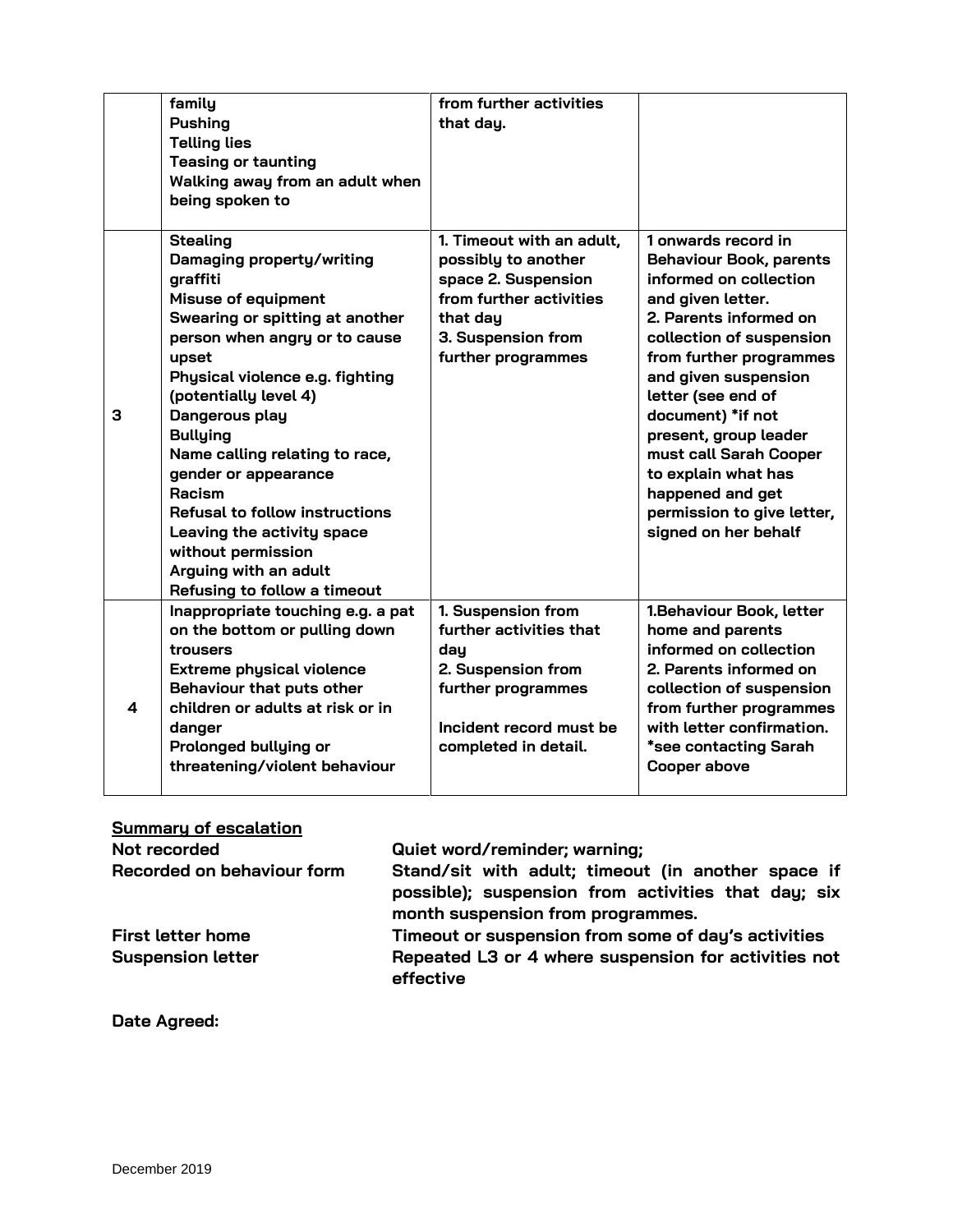## **First letter home**

### **Dear Parents of**

**Unfortunately your child has broken the rules set by Wider World and despite being given the opportunity to make the right choices, they were unable to improve their behaviour.**

**Please find details of the incident below.**

**Date: Time: Location:**

**Unacceptable behaviour:**

**Wider World staff can give you more information which has been recorded in the organisation's behaviour book that can be shown to you. As this is the first time that this has happened, your child will still be permitted to come on Wider World programmes. However, if there is cause to send a second letter, your child may be suspended from future programmes.**

**Thank you for your assistance in helping to resolve this issue so that your child can reach their full potential and fully enjoy the opportunities offered by Wider World.**

**Kind Regards**

**Signed by Group leader**

**Date:**